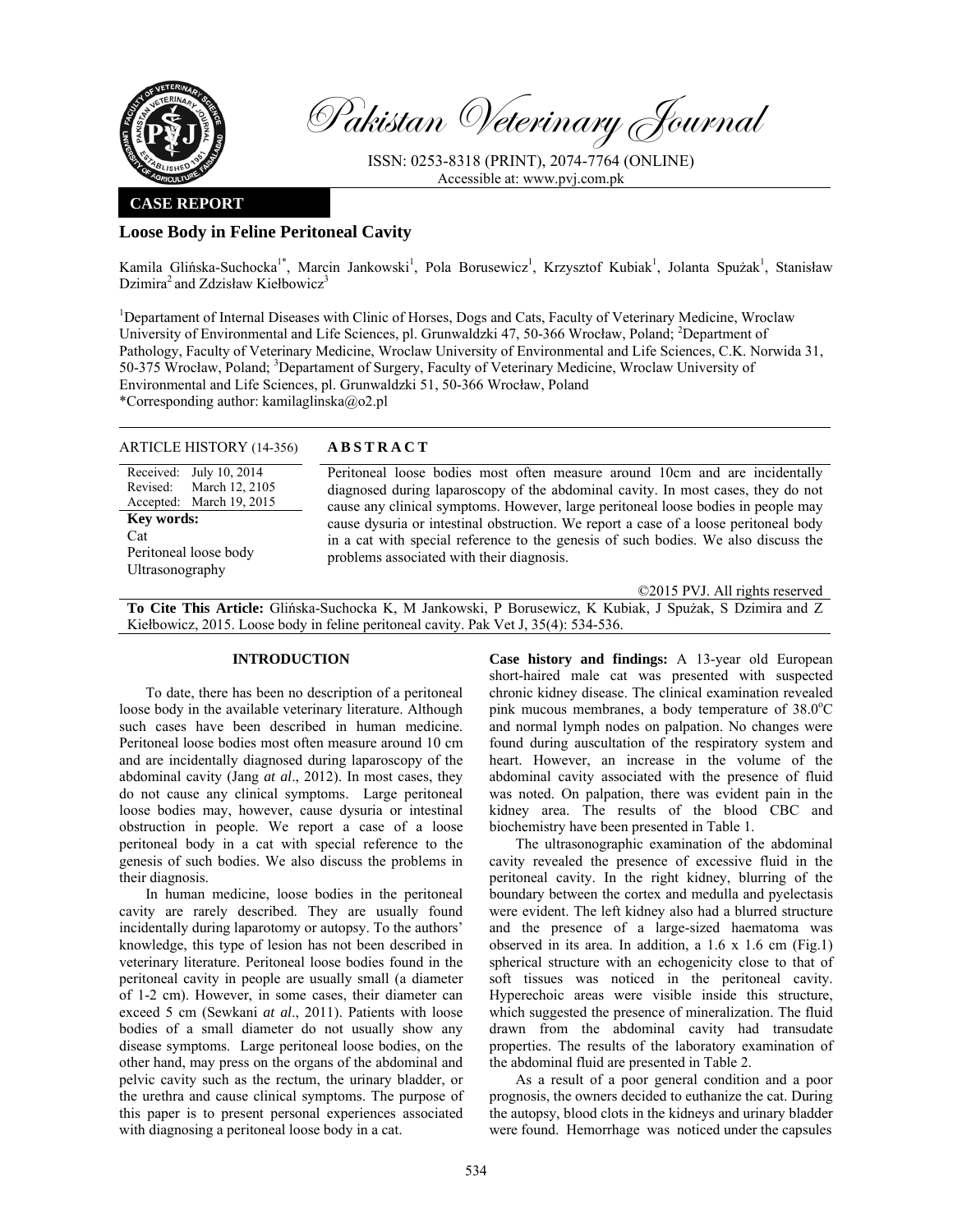**Table 1:** Results of the hematological and biochemical examinations in the cat

| Parameter                              | Value | Reference Values (Willard |
|----------------------------------------|-------|---------------------------|
|                                        |       | and Tvedten, 2012)        |
| Erythrocytes $(10^{12}/L)$             | 7.53  | $5.5 - 10.0$              |
| Hematocrit (L/L)                       | 0.332 | $0.24 - 0.46$             |
| Hemoglobin (g/dL)                      | 10.46 | $8.2 - 15.3$              |
| MCV (fL)                               | 44    | 37-55                     |
| MCHC (g/dL)                            | 19.5  | 26.2-35.9                 |
| Leukocytes (10 <sup>9</sup> /l)        | 24.1  | 7.73-18.6                 |
| Lymphocytes (10 <sup>9</sup> /l)       | l.4   | $1.3 - 7.5$               |
| Monocytes (10 <sup>9</sup> /l)         | 2.9   | $0.1 - 1.1$               |
| Total neutrophils (10 <sup>9</sup> /l) | 19.7  | $3.1 - 12.5$              |
| Platelets (10 <sup>9</sup> /l)         | 382   | 42-630                    |
| ALT (IU/I)                             | 68    | 23-109                    |
| AST (IU/I)                             | 40    | $14-41$                   |
| ALP (IU/I)                             | 12    | 4-81                      |
| BUN (mg/dl)                            | 82.46 | 18-41                     |
| Creatinine (mg/dl)                     | 10.56 | $0.7 - 2.2$               |
| Potassium (mEg/L)                      | 4.42  | $3.6 - 5.8$               |
| Glucose (mg/dl)                        | 88.2  | 57-131                    |

| <b>Table 2:</b> Results of the abdominal fluid examination in the cat |  |  |  |
|-----------------------------------------------------------------------|--|--|--|
|-----------------------------------------------------------------------|--|--|--|

| Parameter                                 |                                    |
|-------------------------------------------|------------------------------------|
| Color                                     | pink                               |
| pН                                        | 7.5                                |
| Special gravity                           | 1.008                              |
| number of leucocytes (10 <sup>9</sup> /l) | 1.7                                |
| total protein (g/dl)                      | 0.4                                |
| Albumin (g/dl)                            | 0. I                               |
| BUN (mg/dl)                               | 334.6                              |
| Creatinine (mg/dl)                        | 33.26                              |
| Potassium (mEq/L)                         | 14.55                              |
| Cytological examination                   | Low number of cells (dominated     |
|                                           | mainly by macrophages, lymphocytes |
|                                           | and desquamated peritoneal cells)  |

of both kidneys. The cross-section of the left kidney showed a considerable dilation of the renal pelvis with retained urine and a notably reduced (by approx. ¾) and squeezed parenchyma with a blurred boundary between the cortex and medulla. In the right kidney, haemorrhage under the capsule was significantly smaller, as was the damage in the kidney itself. Its renal pelvis had a slight dilation and tiny cysts were noticed in the preserved parenchyma in the medulla and on the boundary between the cortex and the medulla.

A cream, yellow and pink coloured peritoneal loose body with a diameter of approx. 1.3 cm and a shiny and smooth surface was found (Fig. 2). Its consistency was hard. From outside, the loose body was surrounded by a thin capsule, which was tightly adherent to the surface of the body. The cross-section of the inside of the lesion showed the presence of a light grainy uniform mass.

The histopathological examination revealed that the spherical formation in the peritoneal cavity consisted of an amorphous, almost uniform and slightly acidophilic mass (Fig. 3). However, single streaky areas with stronger basophility were visible on its perimeter and in its centre, which saturated with calcium salts. The formation was surrounded by a thin connective tissue capsule mainly made of collagen fibres, including a small number of fibroblasts and fibrocytes.

### **DISCUSSION**

In human medicine, there are some reports of peritoneal loose bodies (Hedawoo and Wang, 2010; Nozu and Okumura, 2012). However, to date, the authors of this paper have not come across a description of a similar case



**Fig. 1:** Ultrasound of abdomen showing hypoechoic peritoneal fluid and hyperechoic loose peritoneal body in peritoneal cavity.



**Fig. 2:** Macroscopic view: showing loose peritoneal body.



**Fig. 3:** Histopathological view of the peritoneal loose body. Amorphous almost uniform slightly acidophilic mass. HE staining, bar: 50 µm.

in small animal veterinary medicine. It is suspected that loose bodies form in the peritoneal cavity as a result of autoamputation of an epiploic appendix. The epiploic appendix is a small peritoneal pouch with a fragment of peritoneal fat situated inside it. The autoamputation takes place as a result of twisting of a fragment of the epiploic appendix, which causes clamping of blood vessels and ischaemia of this area (Koga *at al*., 2010). It is thought that fat inside such a structure is subjected to gradual saponification, and consequently calcification. Finally, the fragment is separated and a loose body is formed in the peritoneal cavity. Most often, such a body remains in the peritoneal cavity for a long time and acellular elements